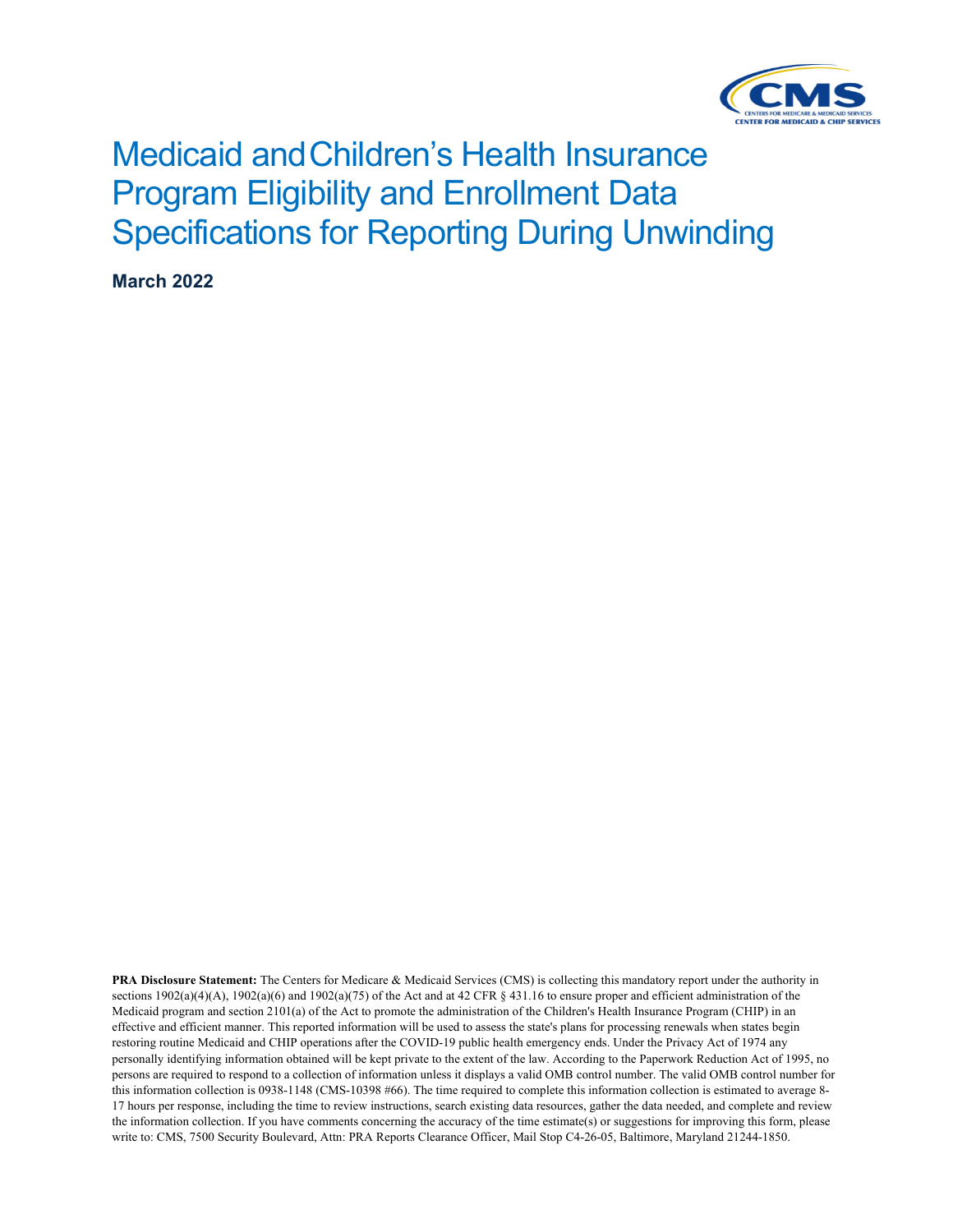## **Contents**

|      | Medicaid and Children's Health Insurance Program Eligibility and Enrollment Data           |  |
|------|--------------------------------------------------------------------------------------------|--|
| Ī.   |                                                                                            |  |
|      | Α.                                                                                         |  |
|      | B.                                                                                         |  |
|      |                                                                                            |  |
|      |                                                                                            |  |
|      |                                                                                            |  |
|      | 4. What if the state is unable to submit data as defined in this specification document? 2 |  |
|      |                                                                                            |  |
|      |                                                                                            |  |
| ΙΙ.  |                                                                                            |  |
|      | Α.                                                                                         |  |
|      | 1.                                                                                         |  |
|      | 2.                                                                                         |  |
|      | 3.<br>Baseline Report Metric 3: State's Policy for Completing Renewals5                    |  |
|      | 4.                                                                                         |  |
| III. |                                                                                            |  |
|      | A.                                                                                         |  |
|      | 1.                                                                                         |  |
|      | 2.                                                                                         |  |
|      | 3.                                                                                         |  |
|      | 4.                                                                                         |  |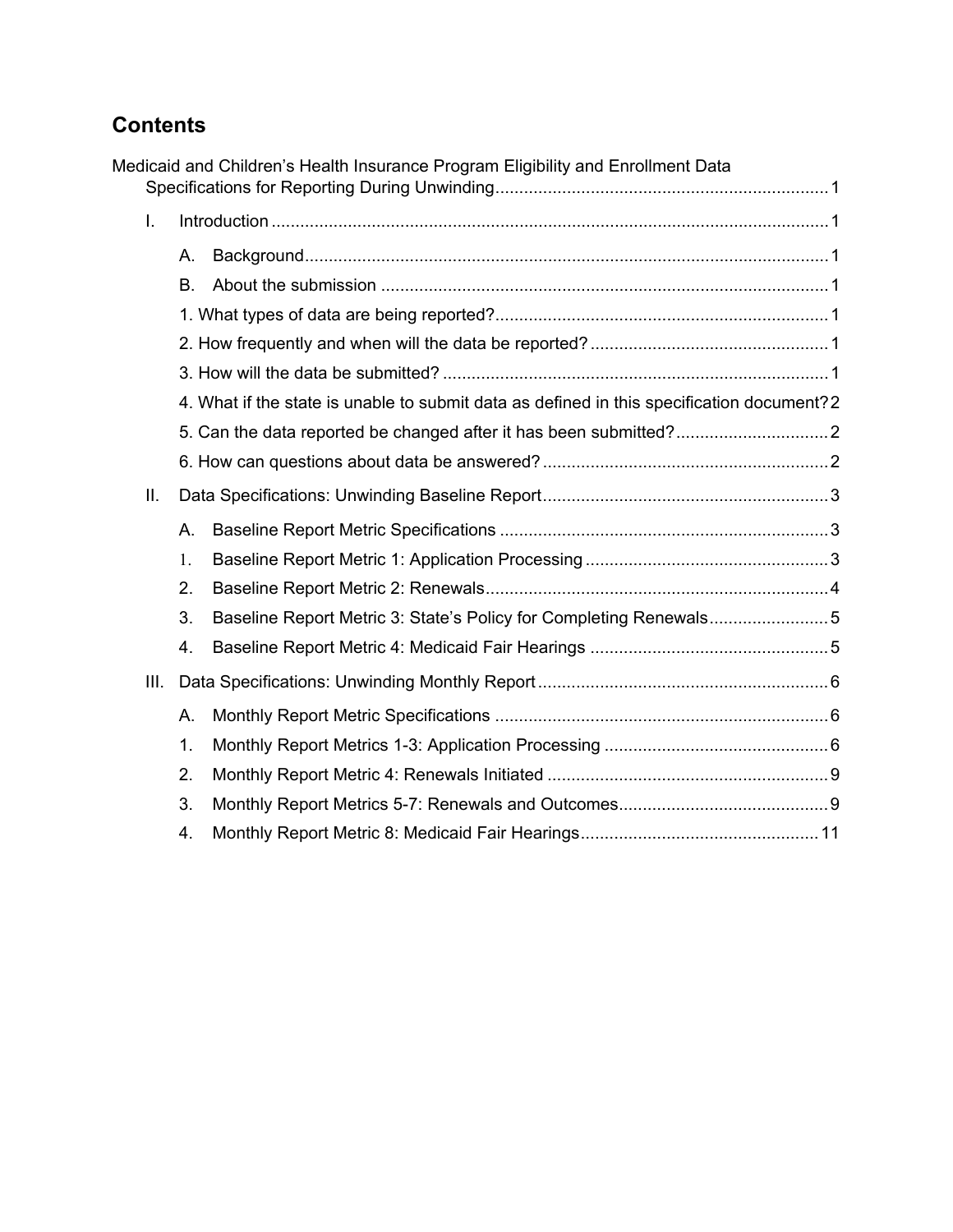## <span id="page-2-0"></span>**I. Introduction**

## A. Background

The ongoing COVID-19 outbreak and implementation of federal policies to address the public health emergency (PHE) have disrupted routine Medicaid, Children's Health Insurance Program (CHIP), and Basic Health Program (BHP) eligibility and enrollment operations. Medicaid and CHIP enrollment has grown to historic levels due in large part to the continuous enrollment requirement that states implemented as a condition of receiving a temporary 6.2 percentage point federal medical assistance percentage increase under section 6008 of the Families First Coronavirus Response Act (P.L. 116-127) ("continuous enrollment condition"). States will have a large volume of eligibility and enrollment actions to complete when the PHE ends, and the Centers for Medicare & Medicaid Services (CMS) released State Health Official letter #22-001, "Promoting Continuity of Coverage and Distributing Eligibility and Enrollment Workload in Medicaid, the Children's Health Insurance Program (CHIP), and Basic Health Program (BHP) Upon Conclusion of the COVID-19 Public Health Emergency," which outlines timelines and guidance for states to restore routine operations in a manner that promotes continuity of coverage for eligible individuals and facilitates seamless coverage transitions for those who become eligible for other insurance affordability programs (e.g., Marketplace).

## B. About the submission

## *1. What types of data are being reported?*

CMS will require states<sup>[1](#page-2-1)</sup> to report on specific metrics described in the "Unwinding Eligibility and Enrollment Data Reporting Template" (Unwinding Data Report). These metrics are designed to demonstrate a state's progress towards restoring timely application processing and initiating and completing renewals of eligibility for all Medicaid and CHIP enrollees, consistent with the guidance outlined in SHO #22-001. The remainder of this document specifies the metrics and their definitions.

### *2. How frequently and when will the data be reported?*

States will complete a one-time baseline report and subsequent monthly reports.

- The baseline report is due at the end of the month prior to the month in which the state's unwinding period begins.
- The monthly report will be due on the 8th calendar day of each month. The first monthly report will be due on the  $8<sup>th</sup>$  of the month following the month in which the state begins its unwinding period.

### *3. How will the data be submitted?*

These reports will be submitted to CMS using the same portal in which states enter their Performance Indicator (PI) data [\(https://sdis.medicaid.gov/user/login\)](https://sdis.medicaid.gov/user/login). This portal is set up to accept submissions from those with PI submission credentials. States may use the Unwinding Data Report excel workbook as a planning tool to review the metrics before submitting their baseline and monthly reports through the PI portal.

<span id="page-2-1"></span><sup>&</sup>lt;sup>1</sup> Throughout this document, "states" refers to states, the District of Columbia, and the U.S. Territories.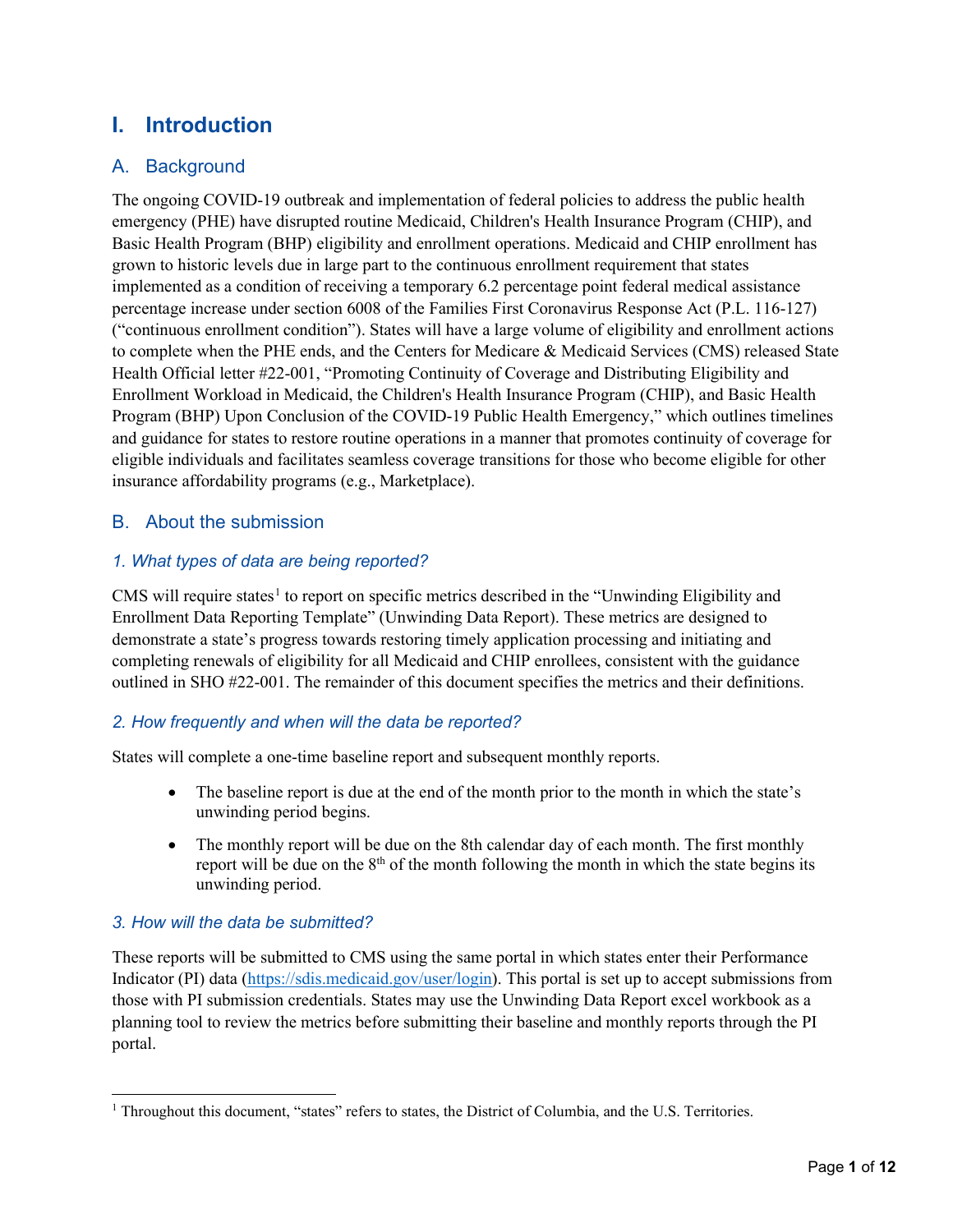#### <span id="page-3-0"></span>*4. What if the state is unable to submit data as defined in this specification document?*

There is a check box under the majority of metrics on both report forms labeled, "Unable to Report." If a state is unable to report a metric as defined, please check this box and include in the notes section for that metric an explanation of why the state cannot report the metric. CMS may follow up to further discuss.

#### <span id="page-3-1"></span>*5. Can the data reported be changed after it has been submitted?*

If states later discover they made a mistake or if they have additional data to report, states will be able to update either report (baseline or monthly report) using the same link at which the data was originally submitted.

#### <span id="page-3-2"></span>*6. How can questions about data be answered?*

We realize that states may have questions or need help as they review the metrics in the reports and reporting specifications.

- States can access help at anytime by emailing [UnwindingMetricsTA@mathematica-mpr.com.](mailto:UnwindingMetricsTA@mathematica-mpr.com)
- CMS will also be hosting an all-state webinar in which they will review the metrics and how to submit their Unwinding Data Report; the webinar will be recorded and posted on [Medicaid.gov](https://www.medicaid.gov/) so that states can access it at any time.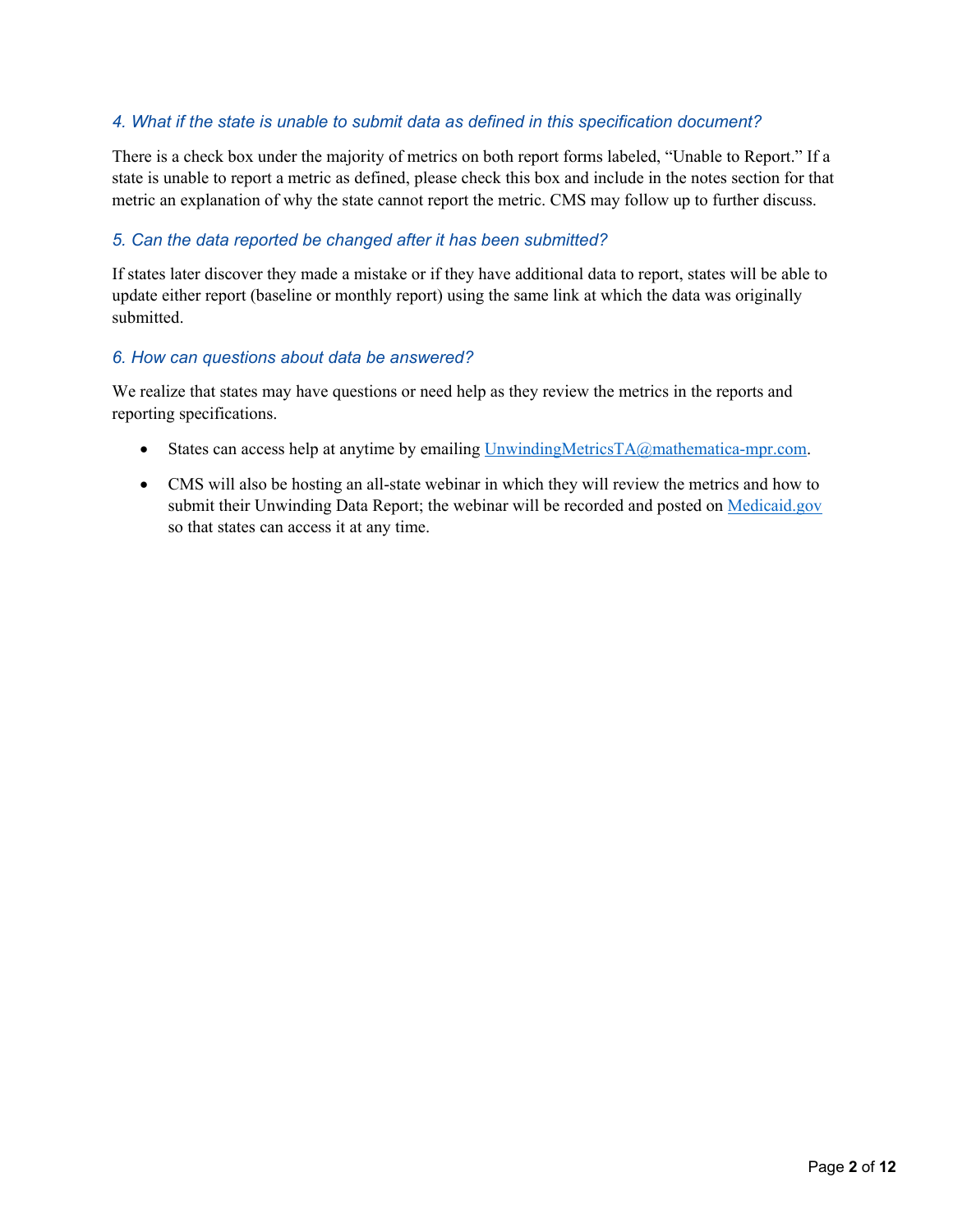## <span id="page-4-0"></span>**II. Data Specifications: Unwinding Baseline Report**

This chapter provides detailed instructions on how to complete the Unwinding Baseline Report. Table 1 summarizes key details about baseline reporting. Step-by-step descriptions of each of the metrics, and how to compute them, are found below.

| What is the baseline report?                                                          | The baseline report is meant to serve as a starting point to track a state's pending<br>eligibility and enrollment actions that the state will need to address when the state<br>begins its unwinding period. States will be required to report summary data on<br>pending applications, renewals, and fair hearings. |
|---------------------------------------------------------------------------------------|-----------------------------------------------------------------------------------------------------------------------------------------------------------------------------------------------------------------------------------------------------------------------------------------------------------------------|
|                                                                                       | States will report Medicaid and CHIP data in this report. <sup>2</sup> Data will <b>not</b> be<br>reported separately by program.                                                                                                                                                                                     |
| How do I submit it?                                                                   | States will log on to https://sdis.medicaid.gov/user/login to submit their data.                                                                                                                                                                                                                                      |
| When is it due?                                                                       | At the end of the month prior to the month in which the state's unwinding period<br>begins                                                                                                                                                                                                                            |
| What if, after submission, I<br>need to change or update data<br>previously reported? | States will be able to update the baseline report at the same link,<br>https://sdis.medicaid.gov/user/login, if they later discover they made a mistake, or<br>if they did not have all of the data they needed to complete the form when it was<br>initially submitted.                                              |
| What if I have questions not<br>answered in these<br>instructions?                    | If the state has questions while completing the baseline report, please email the<br>technical assistance help desk at UnwindingMetricsTA@mathematica-mpr.com.                                                                                                                                                        |

#### **Table 1. Summary of Unwinding Baseline Period Reporting Specifications**

## <span id="page-4-1"></span>A. Baseline Report Metric Specifications

The baseline report begins with asking states to submit two key pieces of information:

- **Submission Date.** This field will be auto populated with the current date, in the format MM/DD/YYYY. It is due no later than the end of the month prior to the month in which the state's unwinding period begins.
- **Unwinding Period Start Date.** States will enter the month in which their unwinding period begins in the format MM/YYYY.

### <span id="page-4-2"></span>*1. Baseline Report Metric 1: Application Processing*

States must report the total number of pending applications that the state received between March 1, 2020, and the end of the month prior to the state's unwinding period. This information will be broken out by (1) pending MAGI and other non-disability related applications (e.g., individuals determined on the basis of being age 65 or older), and (2) pending disability-related applications (e.g., individuals who apply for Medicaid on the basis of a disability). Table 2 provides instructions for how to report these metrics.

|                                                                                                           | Table 2: Baseline Metrics 1, 1a, and 1b                                                                                                                                                                                                                         |
|-----------------------------------------------------------------------------------------------------------|-----------------------------------------------------------------------------------------------------------------------------------------------------------------------------------------------------------------------------------------------------------------|
| Metric 1: Total pending applications received between March 1, 2020 and the end of the month prior to the |                                                                                                                                                                                                                                                                 |
| state's unwinding period                                                                                  |                                                                                                                                                                                                                                                                 |
|                                                                                                           | • This metric includes:                                                                                                                                                                                                                                         |
| How is the metric<br>defined?                                                                             | • All applications received by the Medicaid and CHIP state agency between March 1,<br>2020 and the end of the month prior to the state's unwinding period for which a final<br>eligibility determination has not been made. This includes applications received |

#### <span id="page-4-3"></span><sup>2</sup> Note that Baseline Metric 4, Medicaid Fair Hearings, will only include data on Medicaid fair hearings and not separate CHIP reviews.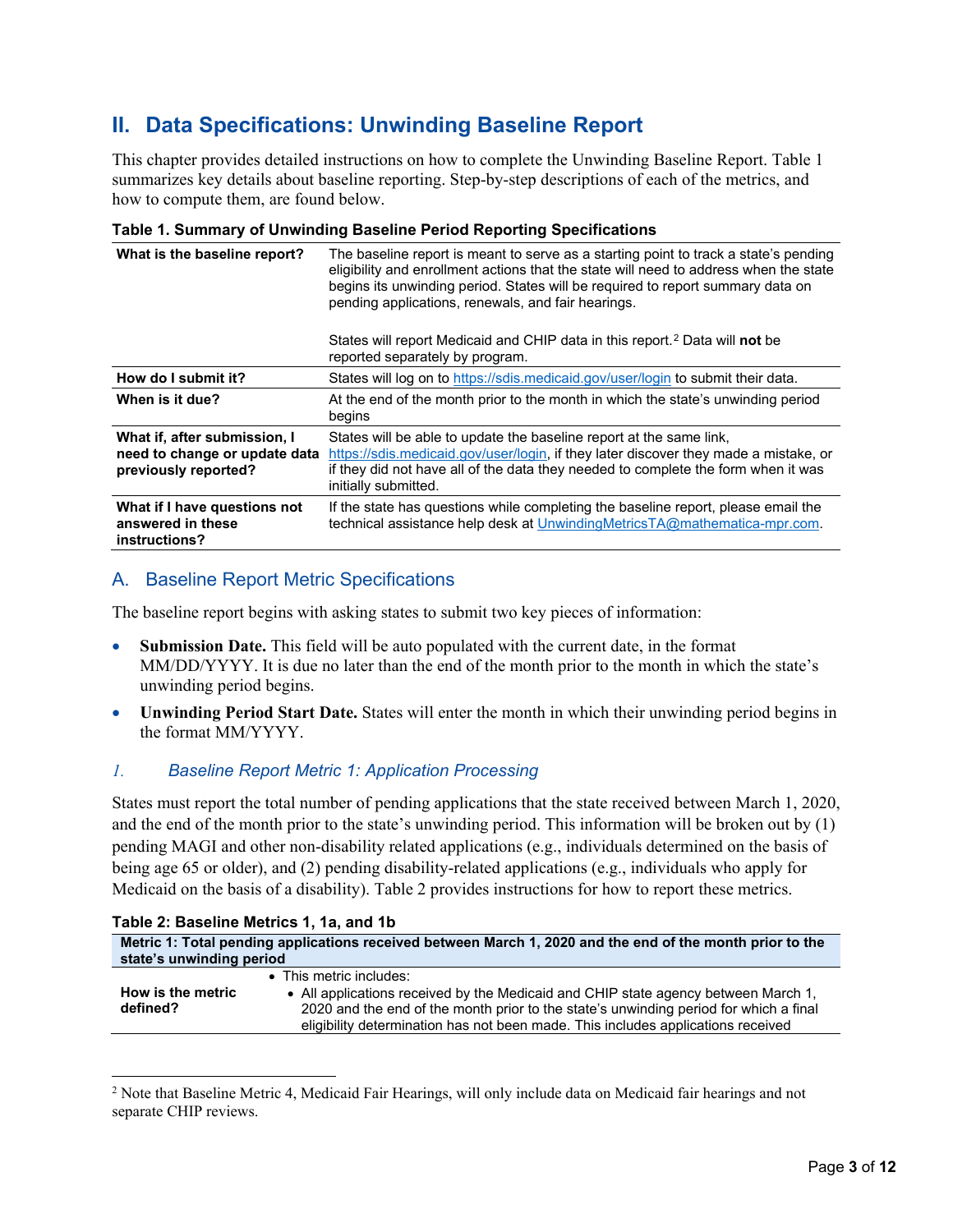|                                       | directly by the state and accounts transferred from the Federally Facilitated                                                                                       |
|---------------------------------------|---------------------------------------------------------------------------------------------------------------------------------------------------------------------|
|                                       | Marketplace or a State-Based Marketplace.<br>• All applications received during the timeframe outlined above should be counted,                                     |
|                                       | regardless of the modality used for submission as described at 42 C.F.R. §435.907                                                                                   |
|                                       | (e.g., online, by phone, by mail, or in person).                                                                                                                    |
|                                       | • This metric is the sum of metrics 1a and 1b.                                                                                                                      |
|                                       | • Applications that were received and completed (i.e., a final eligibility determination was                                                                        |
| What is excluded<br>from this metric? | made) before the state begins its unwinding period.                                                                                                                 |
|                                       | • Applications received during the unwinding period.                                                                                                                |
| What is included in                   | • If a state deviates from the specifications above or has any additional context that                                                                              |
| the Metric 1 Notes                    | impacts the data they feel CMS should be aware of, they should use the free text field to                                                                           |
| field?                                | report that information in narrative format for metrics 1, 1a, or 1b.                                                                                               |
|                                       | • This field should be left blank if the state has nothing additional to report.                                                                                    |
|                                       | Metric 1a: Pending MAGI and other non-disability applications                                                                                                       |
|                                       | • This metric includes:                                                                                                                                             |
|                                       | • All MAGI and other non-disability related applications (e.g., individuals determined on                                                                           |
|                                       | the basis of being age 65 or older) received by the Medicaid and CHIP state agency<br>between March 1, 2020 and the end of the month prior to the state's unwinding |
|                                       | period for which a final eligibility determination has not been made. This includes                                                                                 |
| How is the metric                     | applications received directly by the state and accounts transferred from the                                                                                       |
| defined?                              | Federally Facilitated Marketplace or a State-Based Marketplace.                                                                                                     |
|                                       | • All MAGI and other non-disability related applications received during the timeframe                                                                              |
|                                       | outlined above should be counted, regardless of the modality used for submission as                                                                                 |
|                                       | described at 42 C.F.R. §435.907 (e.g., online, by phone, by mail, or in person).                                                                                    |
|                                       | • This metric is a subset of metric 1.                                                                                                                              |
|                                       | • Applications for individuals seeking coverage on a MAGI or other non-disability related                                                                           |
| What is excluded                      | basis that were received and completed (i.e., a final eligibility determination was made)                                                                           |
| from this metric?                     | before the state begins its unwinding period.                                                                                                                       |
|                                       | • Applications received during the unwinding period.                                                                                                                |
|                                       | Metric 1b: Pending disability-related applications                                                                                                                  |
|                                       | • This metric includes:                                                                                                                                             |
|                                       | • All disability-related applications received by the Medicaid and CHIP state agency                                                                                |
|                                       | between March 1, 2020 and the end of the month prior to the state's unwinding                                                                                       |
|                                       | period for which a final eligibility determination has not been made. This includes                                                                                 |
| How is the metric<br>defined?         | applications received directly by the state and accounts transferred from the<br>Federally Facilitated Marketplace or a State-Based Marketplace.                    |
|                                       | • All disability-related applications received during the timeframe outlined above should                                                                           |
|                                       | be counted, regardless of the modality used for submission as described at 42 C.F.R.                                                                                |
|                                       | §435.907 (e.g., online, by phone, by mail, or in person).                                                                                                           |
|                                       | • This metric is a subset of metric 1.                                                                                                                              |
|                                       | • Applications for individuals seeking coverage on a disability related basis that were                                                                             |
| What is excluded                      | received and completed (i.e., a final eligibility determination was made) before the state                                                                          |
| from this metric?                     | begins its unwinding period.                                                                                                                                        |
|                                       | • Applications received during the unwinding period.                                                                                                                |
|                                       |                                                                                                                                                                     |

## <span id="page-5-0"></span>*2. Baseline Report Metric 2: Renewals*

States must report the total number of beneficiaries enrolled as of the end of the month prior to the state's unwinding period. Table 3 provides instructions for how to report this metric.

| Metric 2: Total beneficiaries enrolled as of the end of the month prior to the state's unwinding period |                                                                                                                                                                                                                                                                  |
|---------------------------------------------------------------------------------------------------------|------------------------------------------------------------------------------------------------------------------------------------------------------------------------------------------------------------------------------------------------------------------|
| How is the metric<br>defined?                                                                           | This metric includes a count of all beneficiaries or "total caseload," including those<br>receiving full and limited benefits, enrolled in Medicaid or CHIP as of the end of the month<br>prior to the state's unwinding period.                                 |
| What is excluded<br>from this metric?                                                                   | Individuals who applied for Medicaid but have not had an eligibility determination<br>completed because they were granted a reasonable opportunity period consistent with<br>435.956(b) because their citizenship or immigration status was not verified and who |

#### **Table 3: Baseline Metric 2**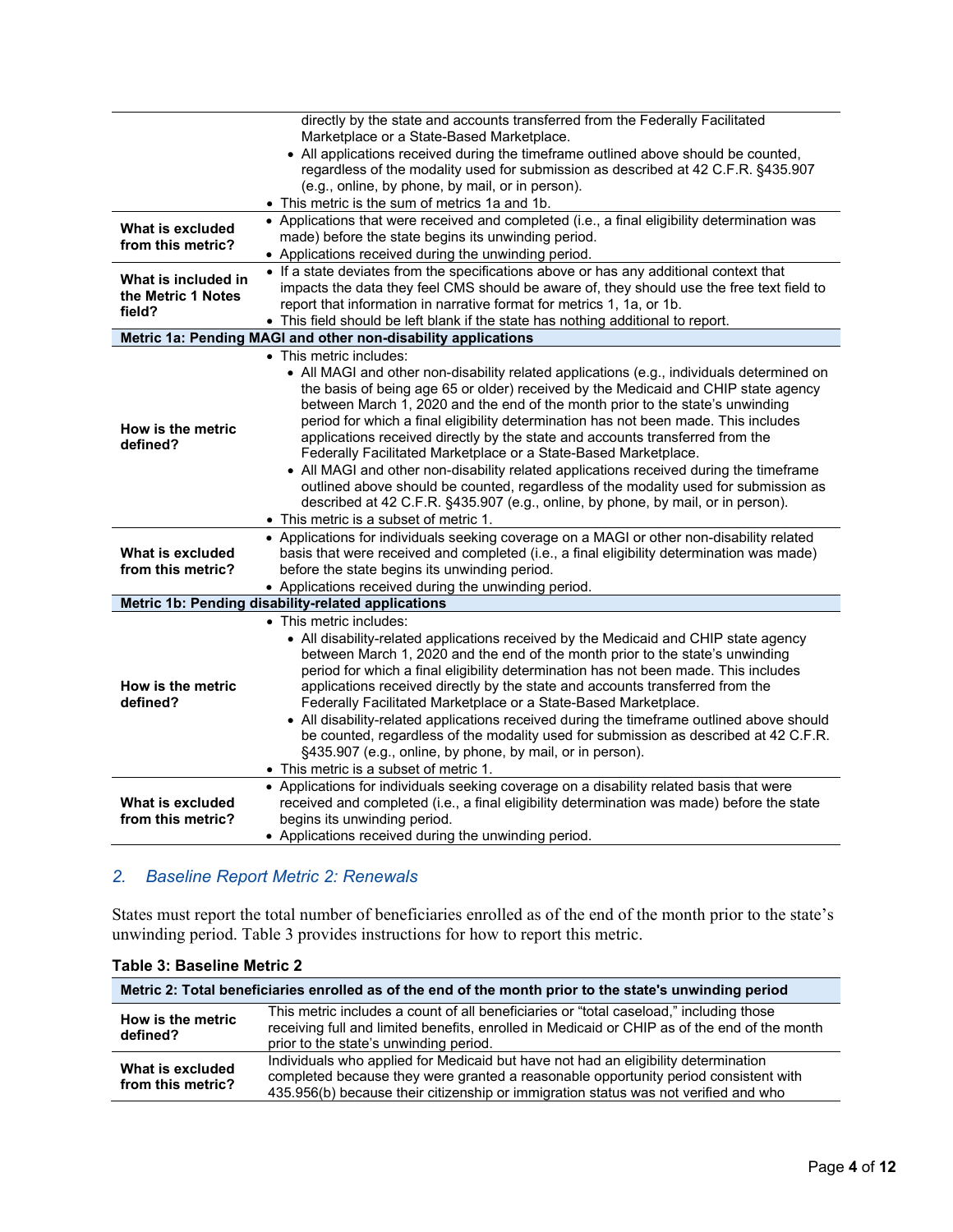|                                                     | remained enrolled as authorized by section 6008 of the FFCRA in order to claim enhanced<br>temporary FMAP.                                                                                                                                                                                                              |
|-----------------------------------------------------|-------------------------------------------------------------------------------------------------------------------------------------------------------------------------------------------------------------------------------------------------------------------------------------------------------------------------|
| What is included in<br>the Metric 2 Notes<br>field? | • If a state deviates from the specifications above or has any additional context that<br>impacts the data they feel CMS should be aware of, they should use the free text field<br>to report that information in narrative format.<br>• This field should be left blank if the state has nothing additional to report. |

## <span id="page-6-0"></span>*3. Baseline Report Metric 3: State's Policy for Completing Renewals*

States must report their policy for completing renewals. Table 4 provides instructions for how to report this metric.

#### **Table 4: Baseline Metric 3**

| Metric 3: State's timeline for the renewal process |                                                                                                                                                                                                              |
|----------------------------------------------------|--------------------------------------------------------------------------------------------------------------------------------------------------------------------------------------------------------------|
| How is the metric<br>defined?                      | This metric includes the number of days in the state's renewal processing period, which is<br>the time from the day a renewal process is initiated to when a final eligibility determination<br>is expected. |

#### <span id="page-6-1"></span>*4. Baseline Report Metric 4: Medicaid Fair Hearings*

States must report Medicaid fair hearings that have been pending more than 90 days as of the end of the month prior to the state's unwinding period. Table 5 provides instructions for how to report this metric.

#### **Table 5: Baseline Metric 4**

| Metric 4: Total number of Medicaid fair hearings pending more than 90 days at the end of the month prior<br>to the state's unwinding period |                                                                                                                                                                                                                                                                                                                                                                                                                                                                                                                                                                                                                                                                                                                                                                                                                                                                                                                                                                                                                                                                                                                                                                                                                                                                                                      |
|---------------------------------------------------------------------------------------------------------------------------------------------|------------------------------------------------------------------------------------------------------------------------------------------------------------------------------------------------------------------------------------------------------------------------------------------------------------------------------------------------------------------------------------------------------------------------------------------------------------------------------------------------------------------------------------------------------------------------------------------------------------------------------------------------------------------------------------------------------------------------------------------------------------------------------------------------------------------------------------------------------------------------------------------------------------------------------------------------------------------------------------------------------------------------------------------------------------------------------------------------------------------------------------------------------------------------------------------------------------------------------------------------------------------------------------------------------|
| How is the metric<br>defined?                                                                                                               | • This metric includes:<br>• All pending fair hearings, including those meeting the criteria for an expedited<br>resolution in accordance with 42 C.F.R. § 431.224(a), for which the state has not taken<br>final administrative action within 90 days of the date the agency received a request for<br>a fair hearing in accordance with 42 C.F.R. § 431.221(a)(1) as of the end of the month<br>prior to the state's unwinding period.<br>• All pending fair hearings for which the state has not taken action within 90 days from<br>the date the enrollee filed a managed care organization (MCO), prepaid inpatient<br>health plan (PIHP), or prepaid ambulatory health plan (PAHP) appeal, not including<br>the number of days the enrollee took to subsequently file for a Medicaid fair hearing.<br>• For states utilizing Medicaid expansion CHIP, all pending fair hearings, including those<br>meeting the criteria for an expedited resolution in accordance with 42 C.F.R. §<br>457.1160(a) or 42 C.F.R. § 457.1260(f), for which the state has not taken final<br>administrative action within 90 days of the date the agency received a request for a fair<br>hearing in accordance with 42 C.F.R. § 457.1130(a) as of the end of the month prior to<br>the state's unwinding period. |
| What is excluded<br>from this metric?                                                                                                       | Fair hearings for which a final fair hearing decision was issued and a state has taken<br>$\bullet$<br>final administrative action in accordance with 42 CFR 431.244(f). A final fair hearing<br>decision may include a dismissal of the fair hearing request.<br>States should exclude separate CHIP review data from this metric.<br>$\bullet$                                                                                                                                                                                                                                                                                                                                                                                                                                                                                                                                                                                                                                                                                                                                                                                                                                                                                                                                                     |
| What is included in<br>the Metric 4 Notes<br>field?                                                                                         | If a state deviates from the specifications above or has any additional context that<br>$\bullet$<br>impacts the data they feel CMS should be aware of, they should use the free text field<br>to report that information in narrative format. For example, please specify if the state is<br>not able to report solely Medicaid fair hearings data and has included separate CHIP<br>reviews in the reported information.<br>This field should be left blank if the state has nothing additional to report.<br>$\bullet$                                                                                                                                                                                                                                                                                                                                                                                                                                                                                                                                                                                                                                                                                                                                                                            |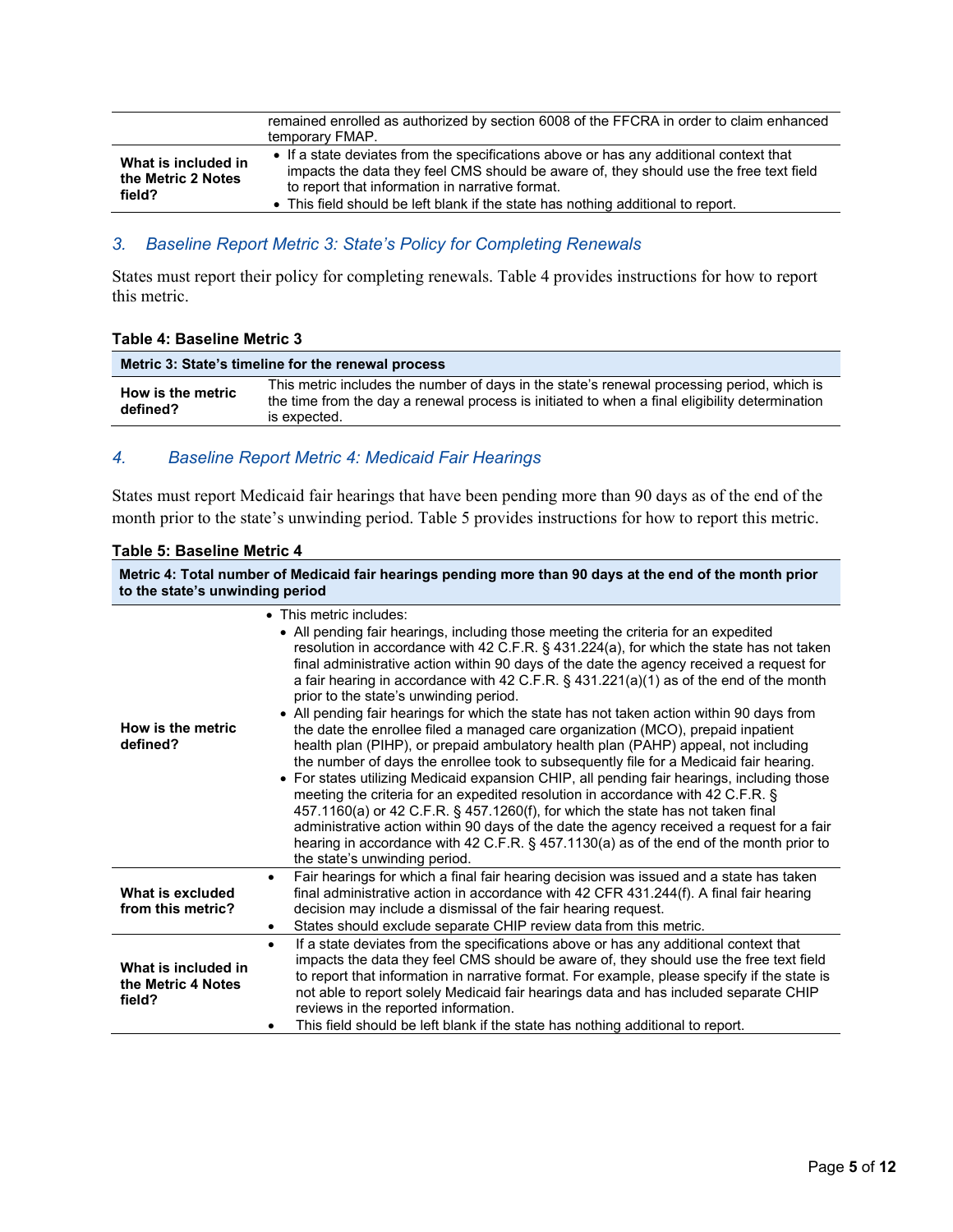## <span id="page-7-0"></span>**III. Data Specifications: Unwinding Monthly Report**

This chapter provides detailed instructions on how to complete the Unwinding Monthly Report. Table 6 summarizes key details about monthly reporting. Step-by-step descriptions of each of the metrics, and how to compute them, are found below.

| What is the<br>monthly report?     | The monthly report is designed to support CMS in tracking the state's progress in<br>addressing pending eligibility and enrollment actions when the state's unwinding period<br>begins. States will be required to report summary data on pending and completed<br>applications and renewals and pending fair hearings. |
|------------------------------------|-------------------------------------------------------------------------------------------------------------------------------------------------------------------------------------------------------------------------------------------------------------------------------------------------------------------------|
|                                    | States will report Medicaid and CHIP data in this report. <sup>3</sup> Data will <b>not</b> be reported                                                                                                                                                                                                                 |
|                                    | separately by program.                                                                                                                                                                                                                                                                                                  |
| How do I submit it?                | States will log on to https://sdis.medicaid.gov/user/login.                                                                                                                                                                                                                                                             |
| When is it due?                    | The $8th$ calendar day of the month following the report month                                                                                                                                                                                                                                                          |
| What if, after                     |                                                                                                                                                                                                                                                                                                                         |
| submission, I need                 | States will be able to update the monthly report at the same link,                                                                                                                                                                                                                                                      |
| to change or                       | https://sdis.medicaid.gov/user/login, if they later discover they made a mistake, or if they                                                                                                                                                                                                                            |
| update data                        | did not have all of the data they needed to complete the form when it was initially                                                                                                                                                                                                                                     |
| previously                         | submitted.                                                                                                                                                                                                                                                                                                              |
| reported?                          |                                                                                                                                                                                                                                                                                                                         |
| What if I have                     |                                                                                                                                                                                                                                                                                                                         |
| questions not                      | If the state has questions while completing the monthly report, please email the technical                                                                                                                                                                                                                              |
| answered in these<br>instructions? | assistance help desk at UnwindingMetricsTA@mathematica-mpr.com.                                                                                                                                                                                                                                                         |

#### **Table 6: Summary of Unwinding Monthly Period Reporting Specifications**

## <span id="page-7-1"></span>A. Monthly Report Metric Specifications

The monthly report begins with asking states to submit one key piece of information:

• **Submission Date.** This field will be auto populated with the current date, in the format MM/DD/YYYY. It is due no later than by the  $8<sup>th</sup>$  day of the month following the reporting period.

#### <span id="page-7-2"></span>*1. Monthly Report Metrics 1-3: Application Processing*

Metric 1 and its sub-metrics are the same metrics reported on the baseline report. States must report the total number of pending applications that the state received between March 1, 2020, and the end of the month prior to the state's unwinding period; if these metrics have not changed, they will be the same as the data the state reported in the baseline report. Additionally, in the monthly reports, states will report on number of applications completed and those that remain pending as of the last day in the reporting period covered by the report. Tables 7-9 provide instructions for how to report these metrics.

#### **Table 7: Monthly Metrics 1, 1a, and 1b**

| Metric 1: Total pending applications received between March 1, 2020 and the end of the month prior to the<br>state's unwinding period |                                                                                                                                                                                                                                                                                                                                                                                                                          |
|---------------------------------------------------------------------------------------------------------------------------------------|--------------------------------------------------------------------------------------------------------------------------------------------------------------------------------------------------------------------------------------------------------------------------------------------------------------------------------------------------------------------------------------------------------------------------|
| How is the metric<br>defined?                                                                                                         | • This metric includes:<br>• All applications received by the Medicaid and CHIP state agency between March 1,<br>2020 and the end of the month prior to the state's unwinding period for which a final<br>eligibility determination has not been made. This includes applications received<br>directly by the state and accounts transferred from the Federally-Facilitated<br>Marketplace or a State-Based Marketplace. |

<span id="page-7-3"></span><sup>3</sup> Note that Monthly Metric 8, Medicaid Fair Hearings, will only include data on Medicaid fair hearings and not separate CHIP reviews.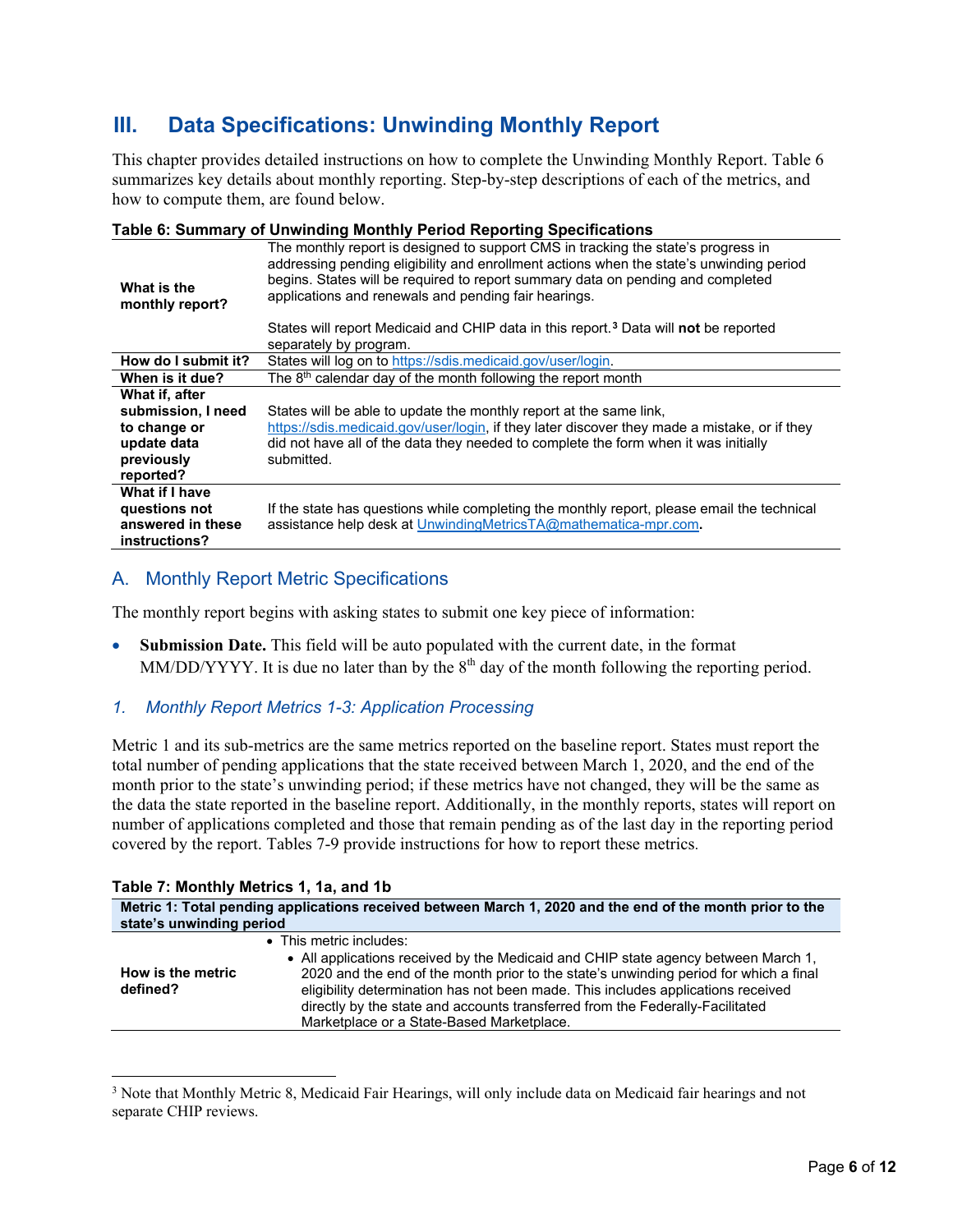| What is excluded<br>from this metric?               | • All applications received during the timeframe outlined above should be counted,<br>regardless of the modality used for submission as described at 42 C.F.R. §435.907<br>(e.g., online, by phone, by mail, or in person).<br>• This metric is the sum of metrics 1a and 1b.<br>• Applications that were received and completed (i.e., a final eligibility determination was<br>made) before the state begins its unwinding period.<br>• Applications received during the unwinding period.                                                                                                                                                                                                                                                                                                                                                          |
|-----------------------------------------------------|-------------------------------------------------------------------------------------------------------------------------------------------------------------------------------------------------------------------------------------------------------------------------------------------------------------------------------------------------------------------------------------------------------------------------------------------------------------------------------------------------------------------------------------------------------------------------------------------------------------------------------------------------------------------------------------------------------------------------------------------------------------------------------------------------------------------------------------------------------|
| What is included in<br>the Metric 1 Notes<br>field? | • If a state deviates from the specifications above or has any additional context that<br>impacts the data they feel CMS should be aware of, they should use the free text field to<br>report that information in narrative format for metrics 1, 1a, or 1b.<br>• This field should be left blank if the state has nothing additional to report.<br>Metric 1a: Total MAGI and other non-disability applications                                                                                                                                                                                                                                                                                                                                                                                                                                       |
| How is the metric<br>defined?                       | • This metric includes:<br>• All MAGI and other non-disability related applications (e.g., individuals determined on<br>the basis of being age 65 or older) received by the Medicaid and CHIP state agency<br>between March 1, 2020 and the end of the month prior to the state's unwinding<br>period for which a final eligibility determination has not been made. This includes<br>applications received directly by the state and accounts transferred from the<br>Federally Facilitated Marketplace or a State-Based Marketplace.<br>• All MAGI and other non-disability related applications received during the timeframe<br>outlined above should be counted, regardless of the modality used for submission as<br>described at 42 C.F.R. §435.907 (e.g., online, by phone, by mail, or in person).<br>• This metric is a subset of metric 1. |
| What is excluded<br>from this metric?               | • Applications for individuals seeking coverage on a MAGI or other non-disability related<br>basis that were received and completed (i.e., a final eligibility determination was made)<br>before the state begins its unwinding period.<br>• Applications received during the unwinding period.                                                                                                                                                                                                                                                                                                                                                                                                                                                                                                                                                       |
|                                                     | Metric 1b: Total disability-related applications                                                                                                                                                                                                                                                                                                                                                                                                                                                                                                                                                                                                                                                                                                                                                                                                      |
| How is the metric<br>defined?                       | • This metric includes:<br>• All disability-related applications received by the Medicaid and CHIP state agency<br>between March 1, 2020 and the end of the month prior to the state's unwinding<br>period for which a final eligibility determination has not been made. This includes<br>applications received directly by the state and accounts transferred from the<br>Federally Facilitated Marketplace or a State-Based Marketplace.<br>• All disability-related applications received during the timeframe outlined above should<br>be counted, regardless of the modality used for submission as described at 42 C.F.R.<br>§435.907 (e.g., online, by phone, by mail, or in person).<br>• This metric is a subset of metric 1.                                                                                                               |
| What is excluded<br>from this metric?               | • Applications for individuals seeking coverage on a disability related basis that were<br>received and completed (i.e., a final eligibility determination was made) before the state<br>begins its unwinding period.<br>• Applications received during the unwinding period.                                                                                                                                                                                                                                                                                                                                                                                                                                                                                                                                                                         |

#### **Table 8: Monthly Metrics 2, 2a, and 2b**

| Metric 2: Of those applications included in Monthly Metric 1, the total number of applications completed as<br>of the last day of the reporting period |                                                                                                                                                                                                                                                                                                                                                  |
|--------------------------------------------------------------------------------------------------------------------------------------------------------|--------------------------------------------------------------------------------------------------------------------------------------------------------------------------------------------------------------------------------------------------------------------------------------------------------------------------------------------------|
| How is the metric<br>defined?                                                                                                                          | • This is defined as the cumulative number of applications counted in Monthly Metric 1<br>that have been completed as of the last day in the reporting period covered by this<br>report.<br>• A completed application is one in which a final eligibility determination has been made.<br>• This metric is the sum of metrics 2a and 2b.         |
| What is excluded<br>from this metric?                                                                                                                  | Applications that have not been completed by the last day of the reporting period covered<br>by this report.                                                                                                                                                                                                                                     |
| What is included in<br>the Metric 2 Notes<br>field?                                                                                                    | • If a state deviates from the specifications above or has any additional context that<br>impacts the data they feel CMS should be aware of, they should use the free text field to<br>report that information in narrative format for metrics 2, 2a, or 2b.<br>• This field should be left blank if the state has nothing additional to report. |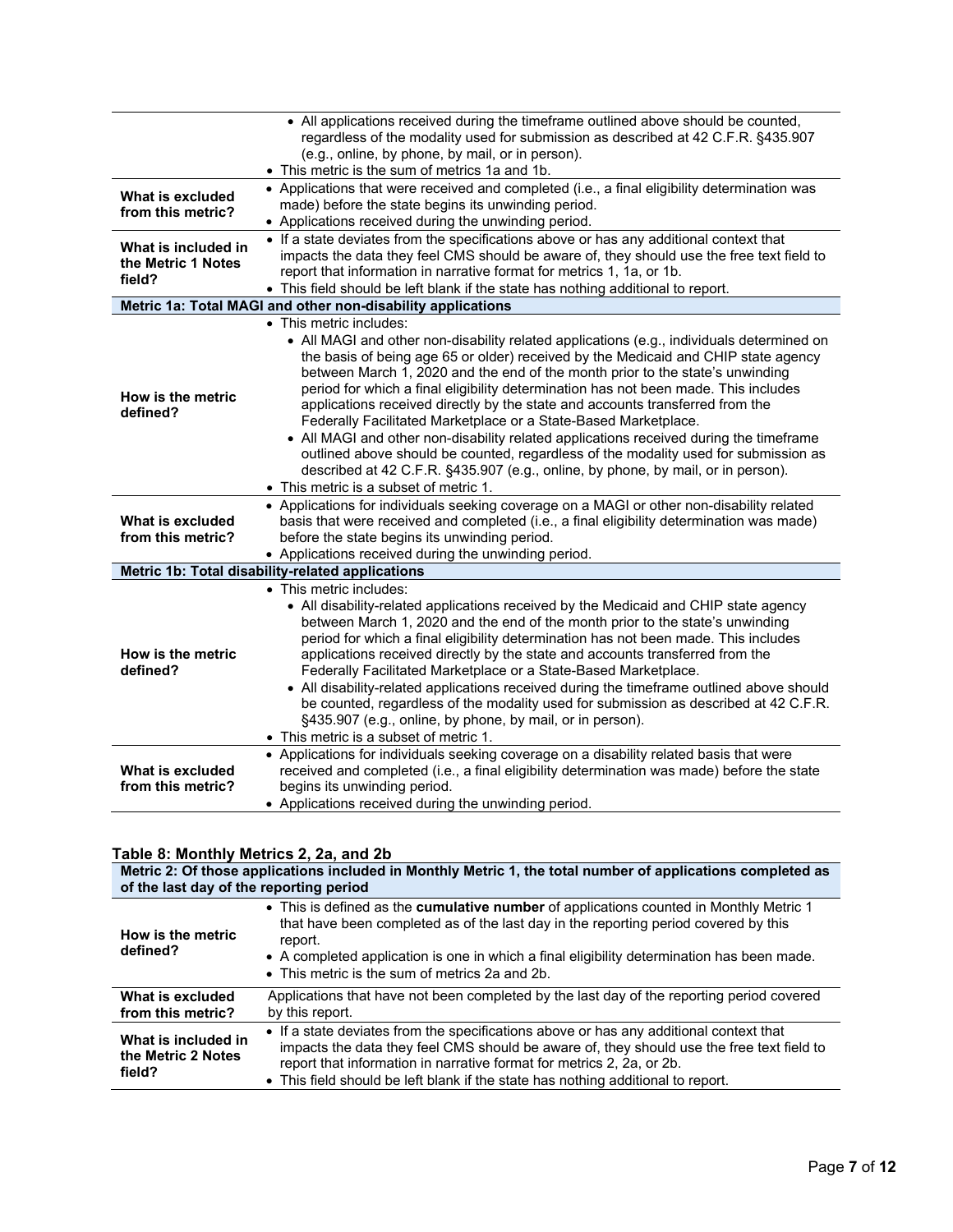| period                                | Metric 2a: Completed MAGI and other non-disability related applications as of the last day of the reporting                                                                                                                                                                                                                                                                                                                                                                                                                                                                                                                                       |
|---------------------------------------|---------------------------------------------------------------------------------------------------------------------------------------------------------------------------------------------------------------------------------------------------------------------------------------------------------------------------------------------------------------------------------------------------------------------------------------------------------------------------------------------------------------------------------------------------------------------------------------------------------------------------------------------------|
| How is the metric<br>defined?         | • This is defined as the cumulative number of MAGI and other non-disability related<br>applications (e.g., individuals determined on the basis of being age 65 or older) counted<br>in Monthly Metric 1a that have been completed as of the last day in the reporting period<br>covered by this report.<br>• A completed application is one in which a final eligibility determination has been made<br>and the state has either enrolled an eligible applicant or denied coverage for an<br>individual the agency could not determine to be eligible as of the last day of the reporting<br>period.<br>• This metric is a subset of metric $2$ . |
| What is excluded                      | Applications that have not been completed by the last day of the reporting period covered                                                                                                                                                                                                                                                                                                                                                                                                                                                                                                                                                         |
| from this metric?                     | by this report.                                                                                                                                                                                                                                                                                                                                                                                                                                                                                                                                                                                                                                   |
|                                       | Metric 2b: Completed disability-related applications as of the last day of the reporting period                                                                                                                                                                                                                                                                                                                                                                                                                                                                                                                                                   |
| How is the metric<br>defined?         | • This is defined as the cumulative number of disability-related applications counted in<br>Monthly Metric 1b that have been completed as of the last day in the reporting period<br>covered by this report.<br>• A completed application is one in which a final eligibility determination has been made<br>and the state has either enrolled an eligible applicant or denied coverage for an                                                                                                                                                                                                                                                    |
|                                       | individual the agency could not determine to be eligible as of the last day of the reporting<br>period.<br>• This metric is a subset of metric $2$ .                                                                                                                                                                                                                                                                                                                                                                                                                                                                                              |
| What is excluded<br>from this metric? | Applications that have not been completed by the last day of the reporting period covered<br>by this report.                                                                                                                                                                                                                                                                                                                                                                                                                                                                                                                                      |

## **Table 9: Monthly Metrics 3, 3a, and 3b**

| Metric 3: Of those applications included in Monthly Metric 1, the total number of applications that remain |                                                                                                                                                                                                                                                                                                                                                                                                                                                                                                                   |
|------------------------------------------------------------------------------------------------------------|-------------------------------------------------------------------------------------------------------------------------------------------------------------------------------------------------------------------------------------------------------------------------------------------------------------------------------------------------------------------------------------------------------------------------------------------------------------------------------------------------------------------|
| pending as of the last day of the reporting period                                                         |                                                                                                                                                                                                                                                                                                                                                                                                                                                                                                                   |
| How is the metric<br>defined?                                                                              | • This is defined as the cumulative number of applications included in Monthly Metric 1<br>for which a final eligibility determination has not been made as of the last day of the<br>reporting period. It represents the remaining balance of applications that remain pending<br>at the end of the reporting period.<br>• This metric is the sum of metrics 3a and 3b.                                                                                                                                          |
| What is excluded<br>from this metric?                                                                      | Applications completed as of the last day of the reporting period.                                                                                                                                                                                                                                                                                                                                                                                                                                                |
| What do states<br>include in the<br><b>Metric 3 Notes</b><br>field?                                        | • If a state deviates from the specifications above or has any additional context that<br>impacts the data they feel CMS should be aware of, they should use the free text field to<br>report that information in narrative format for metrics 3, 3a, or 3b.<br>• This field should be left blank if the state has nothing additional to report.                                                                                                                                                                  |
|                                                                                                            | Metric 3a: Pending MAGI and other non-disability applications as of the last day of the reporting period                                                                                                                                                                                                                                                                                                                                                                                                          |
| How is the metric<br>defined?                                                                              | • This is defined as the cumulative number of MAGI and non-disability related<br>applications (e.g., individuals determined on the basis of being age 65 or older) included<br>in Monthly Metric 1a for which a final eligibility determination has not been made as of<br>the last day of the reporting period. It represents the remaining balance of MAGI and<br>non-disability related applications that remain pending at the end of the reporting period.<br>$\bullet$ This metric is a subset of metric 3. |
| What is excluded<br>from this metric?                                                                      | MAGI and non-disability related applications completed as of the last day of the reporting<br>period.                                                                                                                                                                                                                                                                                                                                                                                                             |
|                                                                                                            | Metric 3b: Pending disability-related applications as of the last day of the reporting period                                                                                                                                                                                                                                                                                                                                                                                                                     |
| How is the metric<br>defined?                                                                              | • This is defined as the cumulative number of disability-related applications counted in<br>Monthly Metric 1b for which a final eligibility determination has not been made as of the<br>last day of the reporting period. It represents the remaining balance of disability-related<br>applications that remain pending at the end of the reporting period.<br>• This metric is a subset of metric 3.                                                                                                            |
| What is excluded<br>from this metric?                                                                      | Disability-related applications completed as of the last day of the reporting period.                                                                                                                                                                                                                                                                                                                                                                                                                             |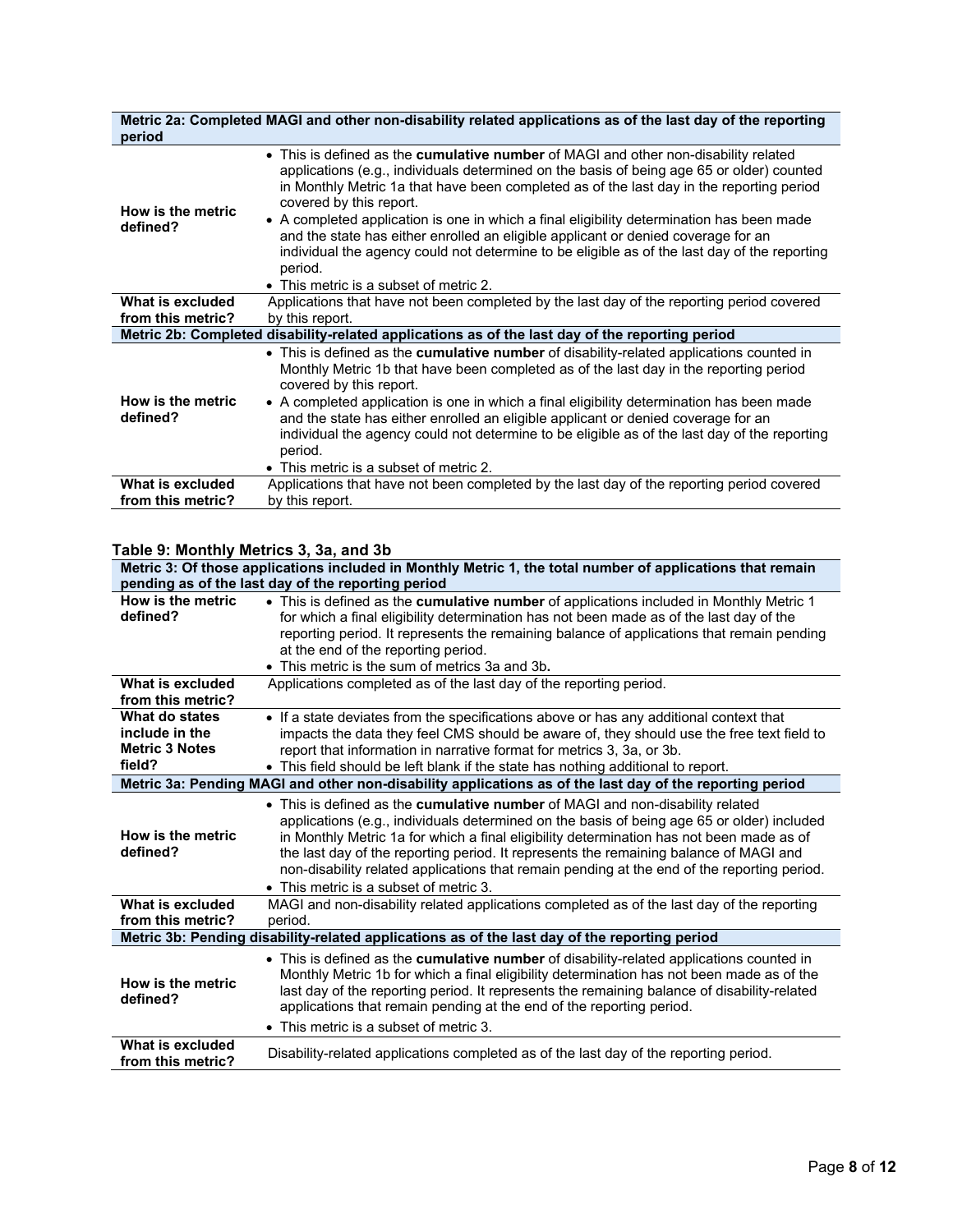## <span id="page-10-0"></span>*2. Monthly Report Metric 4: Renewals Initiated*

States must report on the number of renewals initiated in the monthly reports. Table 10 provides instructions for how to report this metric.

| $1000$ TV. MONGING WIGHTS $\tau$                                                       |                                                                                                                                                                                                                                                                                                                         |
|----------------------------------------------------------------------------------------|-------------------------------------------------------------------------------------------------------------------------------------------------------------------------------------------------------------------------------------------------------------------------------------------------------------------------|
| Metric 4: Total beneficiaries for whom a renewal was initiated in the reporting period |                                                                                                                                                                                                                                                                                                                         |
| How is the metric<br>defined?                                                          | • This is defined as the total number of beneficiaries, including those receiving full or<br>limited benefits, with an annual renewal that was initiated between the first and last day<br>of the reporting period.<br>• An annual renewal is considered "initiated" when a state first begins the ex parte<br>process. |
|                                                                                        | • This metric is not cumulative and should only include data on renewals initiated in the<br>reporting period.                                                                                                                                                                                                          |
| What is excluded<br>from this metric?                                                  | Annual renewals that were initiated in prior reporting periods as well as those that have not<br>been initiated yet.                                                                                                                                                                                                    |
| What do states<br>include in the<br><b>Metric 4 Notes</b><br>field?                    | • If a state deviates from the specifications above or has any additional context that<br>impacts the data they feel CMS should be aware of, they should use the free text field to<br>report that information in narrative format.<br>• This field should be left blank if the state has nothing additional to report. |

## **Table 10: Monthly Metric 4**

### *3. Monthly Report Metrics 5-7: Renewals and Outcomes*

States must report on the number of beneficiaries due for renewal and the final disposition of renewals in the monthly reports. Tables 11-13 provide instructions for how to report these metrics.

## **Table 11: Monthly Metrics 5, 5a, 5a(1), 5a(2), 5b, 5c, and 5d**

| Metric 5: Total beneficiaries due for a renewal in the reporting period |                                                                                                           |
|-------------------------------------------------------------------------|-----------------------------------------------------------------------------------------------------------|
| How is the metric                                                       | • This is defined as the total number of beneficiaries, including those receiving full or                 |
| defined?                                                                | limited benefits, with an annual renewal due in the reporting period.                                     |
|                                                                         | . This metric is not cumulative and should only include data on renewals due in the                       |
|                                                                         | reporting period, representing beneficiaries whose annual renewal processes were                          |
|                                                                         | initiated in a prior month, based on the state's renewal policy. In this context, which                   |
|                                                                         | renewals are "due" relate to what the state reported in baseline metric 3 (state's timeline               |
|                                                                         | for the renewal process). For example, if a state initiated a batch of renewals on March                  |
|                                                                         | 15th and noted a timeline of 75 days for the renewal process, CMS would consider that                     |
|                                                                         | batch of renewals "due" at the end of May.                                                                |
|                                                                         | Note: depending on what the state reported in baseline metric 3 (state's timeline                         |
|                                                                         | for the renewal process), it may report 0 for the first two to three months of                            |
|                                                                         | monthly reporting because renewals that have been initiated are not yet due.                              |
|                                                                         | • This metric is the sum of metrics 5a, 5b, 5c, and 5d.                                                   |
| What is excluded                                                        | Annual renewals not due in the reporting period.                                                          |
| from this metric?                                                       |                                                                                                           |
| What do states                                                          | • If a state deviates from the specifications above or has any additional context that                    |
| include in the                                                          | impacts the data they feel CMS should be aware of, they should use the free text field to                 |
| <b>Metric 5 Notes</b>                                                   | report that information in narrative format.                                                              |
| field?                                                                  | • This field should be left blank if the state has nothing additional to report.                          |
|                                                                         | Metric 5a: Of the beneficiaries included in Metric 5, the number renewed and retained in Medicaid or CHIP |
| (those who remained enrolled)                                           |                                                                                                           |
|                                                                         | • This is defined as the total number of beneficiaries, including those receiving full or                 |
|                                                                         | limited benefits, whose annual renewal was due in the reporting period who were                           |
| How is the metric                                                       | renewed and retained in Medicaid or CHIP at the end of the reporting period.                              |
| defined?                                                                | • This metric is not cumulative and should only include those beneficiaries renewed and                   |
|                                                                         | retained in the reporting period.                                                                         |
|                                                                         | • This metric is a subset of metric 5.                                                                    |
|                                                                         | • This metric is the sum of metrics $5a(1)$ and $5a(2)$ .                                                 |
| What is excluded                                                        | Any beneficiary not retained in Medicaid or CHIP at the end of the reporting period.                      |
| from this metric?                                                       |                                                                                                           |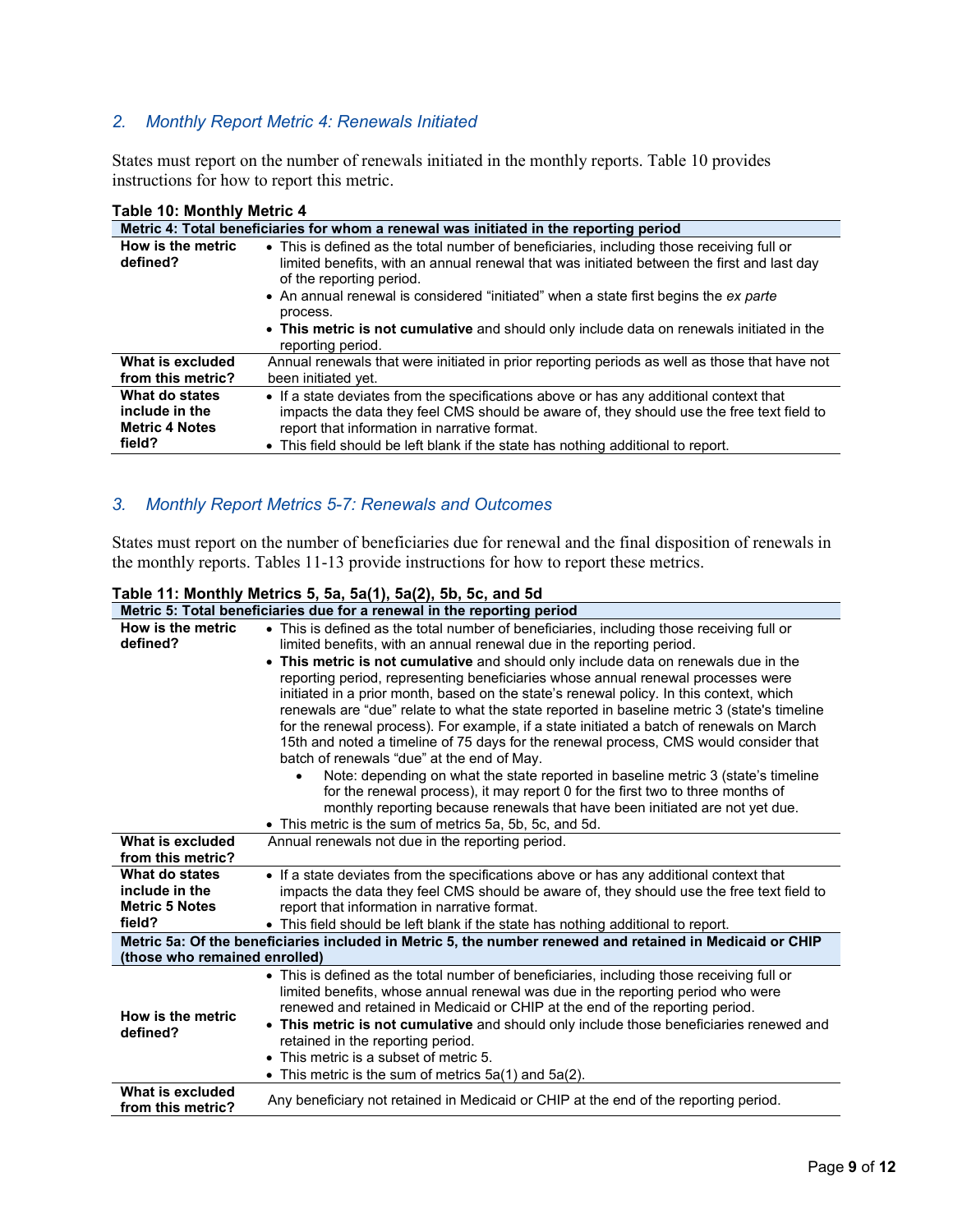| What do states<br>include in the<br><b>Metric 5a Notes</b><br>free text field? | • If a state deviates from the specifications above or has any additional context that<br>impacts the data they feel CMS should be aware of, they should use the free text field to<br>report that information in narrative format for metrics 5a, 5a(1), or 5a(2).<br>• This field should be left blank if the state has nothing additional to report.<br>Metric 5a(1): Number of beneficiaries renewed on an ex parte <sup>4</sup> basis                                                                                                                                                                                                                             |
|--------------------------------------------------------------------------------|------------------------------------------------------------------------------------------------------------------------------------------------------------------------------------------------------------------------------------------------------------------------------------------------------------------------------------------------------------------------------------------------------------------------------------------------------------------------------------------------------------------------------------------------------------------------------------------------------------------------------------------------------------------------|
|                                                                                | • This is defined as the total number of beneficiaries, including those receiving full or                                                                                                                                                                                                                                                                                                                                                                                                                                                                                                                                                                              |
| How is the metric<br>defined?                                                  | limited benefits, whose annual renewal was due in the reporting period who were<br>renewed and retained in Medicaid or CHIP in the reporting period on an ex parte basis,<br>meaning eligibility was redetermined based on information available to the agency<br>without requiring additional information from the individual.<br>• This metric is not cumulative; states will only report on those beneficiaries that were<br>renewed on an ex parte basis in the reporting period.<br>• This metric is a subset of metric 5a.                                                                                                                                       |
| What is excluded<br>from this metric?                                          | Any beneficiary not renewed through ex parte processes in the reporting period.                                                                                                                                                                                                                                                                                                                                                                                                                                                                                                                                                                                        |
|                                                                                | Metric 5a(2): Number of beneficiaries renewed using a pre-populated renewal form                                                                                                                                                                                                                                                                                                                                                                                                                                                                                                                                                                                       |
| How is the metric<br>defined?                                                  | • This is defined as the total number of beneficiaries, including those receiving full or<br>limited benefits, whose annual renewal was due in the reporting period who were<br>renewed and retained in Medicaid or CHIP in the reporting period using a pre-populated<br>form.<br>• This metric is not cumulative; states will only report on those beneficiaries that were<br>renewed using a pre-populated renewal form in the reporting period.<br>• This metric is a subset of metric 5a.                                                                                                                                                                         |
| What is excluded                                                               | Any beneficiary not renewed through use of a pre-populated form in the reporting period.                                                                                                                                                                                                                                                                                                                                                                                                                                                                                                                                                                               |
| from this metric?                                                              | Metric 5b: Of the beneficiaries included in Metric 5, the number determined ineligible for Medicaid or CHIP                                                                                                                                                                                                                                                                                                                                                                                                                                                                                                                                                            |
| (and transferred to the Marketplace)                                           |                                                                                                                                                                                                                                                                                                                                                                                                                                                                                                                                                                                                                                                                        |
| How is the metric<br>defined?                                                  | • This is defined as the total number of beneficiaries, including those receiving full or<br>limited benefits, whose annual renewal was due in the reporting period who were<br>determined ineligible for Medicaid or CHIP and were transferred to the Marketplace in<br>the reporting period.<br>. This metric is not cumulative and should only include data on beneficiaries determined<br>ineligible for Medicaid or CHIP and transferred to the Marketplace in the reporting period.<br>• This metric is a subset of metric 5.                                                                                                                                    |
| What is excluded<br>from this metric?                                          | Any beneficiary who remained eligible for Medicaid or CHIP coverage or who was not<br>transferred to the Marketplace.                                                                                                                                                                                                                                                                                                                                                                                                                                                                                                                                                  |
| What do states<br>include in the<br><b>Metric 5b Notes</b><br>field?           | • If a state deviates from the specifications above or has any additional context that<br>impacts the data they feel CMS should be aware of, they should use the free text field to<br>report that information in narrative format.<br>• This field should be left blank if the state has nothing additional to report.                                                                                                                                                                                                                                                                                                                                                |
| failure to respond)                                                            | Metric 5c: Of the beneficiaries included in Metric 5, the number terminated for procedural reasons (i.e.,                                                                                                                                                                                                                                                                                                                                                                                                                                                                                                                                                              |
| How is the metric<br>defined?                                                  | • This is defined as the total number of beneficiaries, including those receiving full or<br>limited benefits, whose annual renewal was due in the reporting period that were<br>determined ineligible for Medicaid or CHIP for procedural reasons in the reporting period.<br>• Procedural reasons include instances where a beneficiary fails to provide information<br>necessary to complete a Medicaid or CHIP redetermination.<br>. This metric is not cumulative and should only include data on beneficiaries that were<br>determined ineligible for Medicaid or CHIP for procedural reasons in the reporting period.<br>• This metric is a subset of metric 5. |
| What is excluded<br>from this metric?                                          | Any beneficiary who was not terminated for procedural reasons in the reporting period.                                                                                                                                                                                                                                                                                                                                                                                                                                                                                                                                                                                 |
| What do states<br>include in the<br><b>Metric 5c Notes</b><br>field?           | • If a state deviates from the specifications above or has any additional context that<br>impacts the data they feel CMS should be aware of, they should use the free text field to<br>report that information in narrative format.<br>• This field should be left blank if the state has nothing additional to report.                                                                                                                                                                                                                                                                                                                                                |

<span id="page-11-0"></span><sup>&</sup>lt;sup>4</sup> An *ex parte* renewal is sometimes referred to as auto renewal, passive renewal, or administrative renewal and is described at 42 CFR 435.916(a)(2).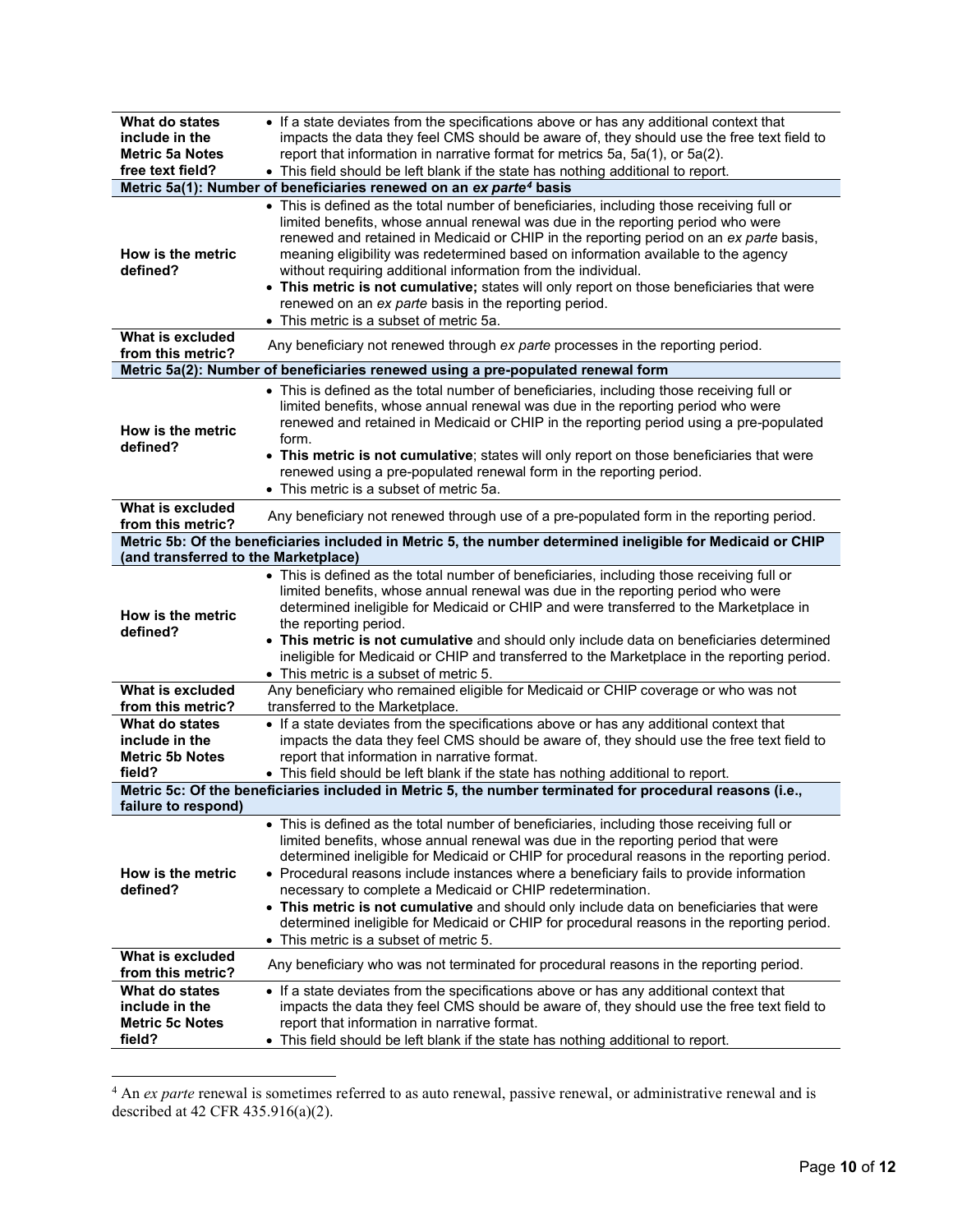<span id="page-12-0"></span>

| Metric 5d: Of the beneficiaries included in Metric 5, the number whose renewal was not completed |                                                                                                                                                                                                                                                                                                                                                                                                                                                            |
|--------------------------------------------------------------------------------------------------|------------------------------------------------------------------------------------------------------------------------------------------------------------------------------------------------------------------------------------------------------------------------------------------------------------------------------------------------------------------------------------------------------------------------------------------------------------|
| How is the metric<br>defined?                                                                    | • This is defined as the total number of annual renewals for beneficiaries, including those<br>receiving full or limited benefits, that were due in the reporting period that were not<br>completed or a final eligibility determination had not been made as of the end of the<br>reporting period.<br>• This metric is not cumulative and should only include data on renewals due in the<br>reporting period.<br>• This metric is a subset of metric 5. |
| What is excluded<br>from this metric?                                                            | Any beneficiary whose renewal was completed.                                                                                                                                                                                                                                                                                                                                                                                                               |
| What do states<br>include in the<br><b>Metric 5d Notes?</b>                                      | • If a state deviates from the specifications above or has any additional context that<br>impacts the data they feel CMS should be aware of, they should use the free text field to<br>report that information in narrative format.<br>• This field should be left blank if the state has nothing additional to report.                                                                                                                                    |
|                                                                                                  |                                                                                                                                                                                                                                                                                                                                                                                                                                                            |

#### **Table 12: Monthly Metric 6**

| Metric 6: Month in which renewals due in the reporting period were initiated |                                                                                                                                                                                                                                                                                                                         |
|------------------------------------------------------------------------------|-------------------------------------------------------------------------------------------------------------------------------------------------------------------------------------------------------------------------------------------------------------------------------------------------------------------------|
| How is the metric<br>defined?                                                | • States will expand a drop-down menu and select the month in which the renewals that<br>were due in the reporting period covered by the report were initiated; this should be<br>based off of the state's timeline for the renewal process reported in Baseline Metric 3.                                              |
| What do states<br>include in the<br><b>Metric 6 Notes?</b>                   | • If a state deviates from the specifications above or has any additional context that<br>impacts the data they feel CMS should be aware of, they should use the free text field to<br>report that information in narrative format.<br>• This field should be left blank if the state has nothing additional to report. |

#### **Table 13: Monthly Metric 7**

| Metric 7: Number of beneficiaries due for a renewal since the beginning of the state's unwinding period<br>whose renewal has not yet been completed |                                                                                                                                                                                                                                                                                                                                                                                                                                                                                                                                                                                                                                                                                                                                                                                               |
|-----------------------------------------------------------------------------------------------------------------------------------------------------|-----------------------------------------------------------------------------------------------------------------------------------------------------------------------------------------------------------------------------------------------------------------------------------------------------------------------------------------------------------------------------------------------------------------------------------------------------------------------------------------------------------------------------------------------------------------------------------------------------------------------------------------------------------------------------------------------------------------------------------------------------------------------------------------------|
| How is the metric<br>defined?                                                                                                                       | • This is defined as the total number of beneficiaries, including those receiving full or<br>limited benefits, due for renewal whose renewal has been initiated but not been fully<br>processed.<br>• This metric is cumulative; it counts all renewals that have been initiated since the<br>beginning of the state's unwinding period and were due prior to or as of the last day of<br>the reporting period covered by this report (per the state's timeline for the renewal<br>process), but whose renewals were not fully processed as of the last day in the reporting<br>period.<br>• States should be cautious of simply adding the numbers previously reported in 5d, as<br>doing so would not reflect renewals that may have been completed after the month in<br>which it was due. |
| What is excluded<br>from this metric?                                                                                                               | All renewals that have been completed.                                                                                                                                                                                                                                                                                                                                                                                                                                                                                                                                                                                                                                                                                                                                                        |
| What do states<br>include in the<br><b>Metric 7 Notes</b><br>field?                                                                                 | • If a state deviates from the specifications above or has any additional context that<br>impacts the data they feel CMS should be aware of, they should use the free text field to<br>report that information in narrative format.<br>• This field should be left blank if the state has nothing additional to report.                                                                                                                                                                                                                                                                                                                                                                                                                                                                       |

## *4. Monthly Report Metric 8: Medicaid Fair Hearings*

States must report Medicaid fair hearings that have been pending more than 90 days at the end of the reporting period. Table 14 provides instructions for how to report this metric.

| Table 14: Monthly Metric 8<br>period | Metric 8: Total number of Medicaid fair hearings pending more than 90 days at the end of the reporting                                                                                                                                                                                               |
|--------------------------------------|------------------------------------------------------------------------------------------------------------------------------------------------------------------------------------------------------------------------------------------------------------------------------------------------------|
| How is the metric<br>defined?        | • This metric includes:<br>• All pending fair hearings, including those meeting the criteria for an expedited<br>resolution in accordance with 42 C.F.R. § 431.224(a), for which the state has not taken<br>final administrative action within 90 days of the date the agency received a request for |